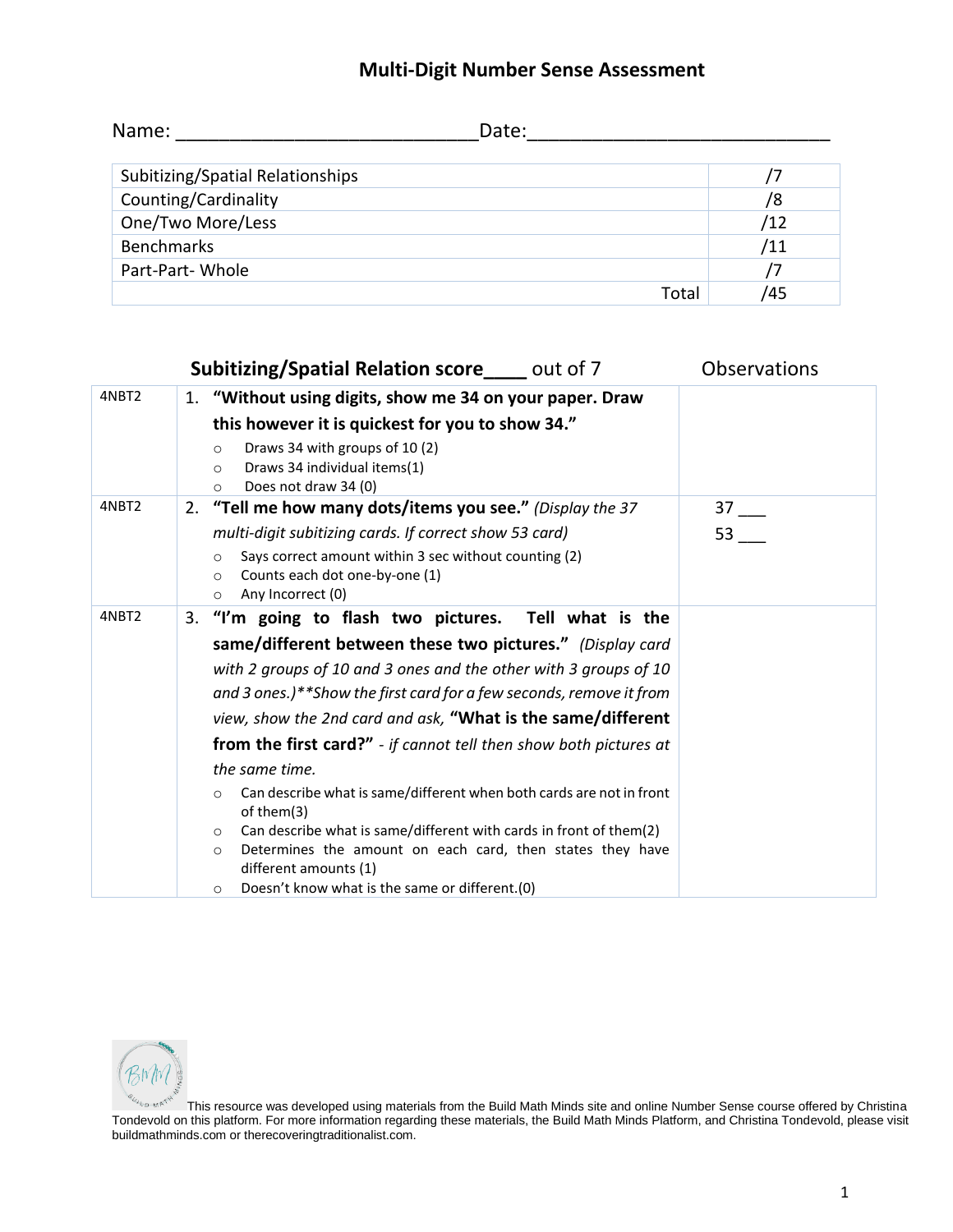|              | <b>Counting/Cardinality score</b> _____ out of 8                                                                                                                                                                                                             | <b>Observations</b>                               |
|--------------|--------------------------------------------------------------------------------------------------------------------------------------------------------------------------------------------------------------------------------------------------------------|---------------------------------------------------|
| 30A9<br>40A5 | 1. "Start counting forwards from 496." Stop student at 502.<br>"Now, count back from 721." Stop student at 715.<br>Both Correct & Fluent(2)<br>$\circ$                                                                                                       | 496,497, 498, 499, 500, 501,<br>502               |
|              | Any Delayed yet All Correct or only one correct(1)<br>$\circ$<br>Any Incorrect(0)<br>$\circ$                                                                                                                                                                 | 721,720, 719, 718, 717, 716,<br>715               |
| 30A9<br>40A5 | 2. "Start at 52 and count up by 3's."<br>Correct & Fluent(2)<br>$\circ$<br>Any Delayed yet All Correct(1)<br>$\circ$<br>Any Incorrect(0)<br>$\circ$                                                                                                          | 52, 55, 58, 61, 64, 67, 70,<br>73, 76, 79, 82, 85 |
| 4NBT2        | 3. Show image of 43 ones. Say, "This is 43, how many tens and<br>ones will there be?"<br>Gives answer of 4 tens and 3 ones instantly. (2)<br>$\circ$<br>Counts and groups the items to give correct answer.(1)<br>$\circ$<br>Incorrect answer (0)<br>$\circ$ | 3 ones<br>4 tens                                  |
| 30A1<br>40A1 | Display a group of counters. Say, "Use the counters to show 5<br>4.<br>groups of 3."<br>Correctly displays 5 groups of 3. (2)<br>$\circ$<br>Displays 15 counters but does not group them.(1)<br>$\circ$<br>Incorrect answer (0)<br>$\circ$                   |                                                   |

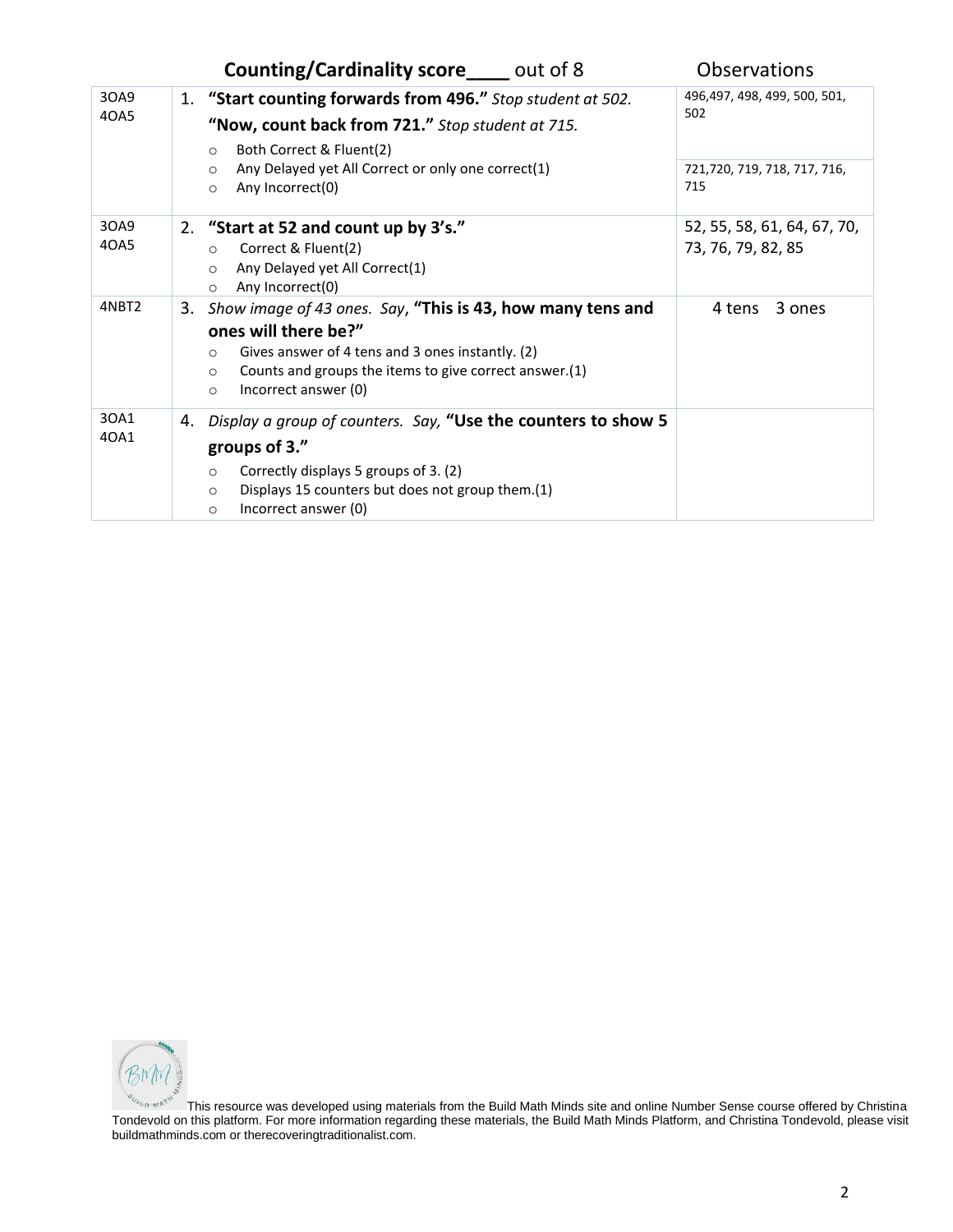|                        | One/Two More/Less score____ out of 12                                                                                                                                                                                                                                                                                                                                                                                            | Observations                                                                                      |
|------------------------|----------------------------------------------------------------------------------------------------------------------------------------------------------------------------------------------------------------------------------------------------------------------------------------------------------------------------------------------------------------------------------------------------------------------------------|---------------------------------------------------------------------------------------------------|
| 30A9<br>3NBT2<br>4NBT4 | Show numeral 37, "What number is one more than this<br>1.<br>number?" (If correct, do the same for 116 & 5735) Next show 52<br>and ask, "What is 2 more than this number?" (If correct give<br>265 and 1834)<br>Correct answer when presented with larger number (3)<br>$\circ$<br>Correct answer for $+1$ & $+2$ (2)<br>$\circ$<br>Correct answer for $+1(1)$<br>$\circ$<br>Incorrect answer (0) Try smaller numeral<br>$\circ$ | 1more<br>$38$ <sub>--</sub><br>117<br>5736<br>2 more<br>$54$ $-$<br>$267$ <sub>____</sub><br>1836 |
| 30A9<br>3NBT2<br>4NBT4 | Show numeral 46 and ask, "What number is one less than this<br>2.<br>number?" (If correct give 253 & 3759) Next show 85 and ask,<br>"What is 2 less than this number?" (If correct give 328 and<br>7593)<br>Correct answer when presented with larger number (3)<br>$\circ$<br>Correct answer for -1 & -2 (2)<br>$\circ$<br>Correct answer for -1 (1)<br>$\circ$<br>Incorrect answer (0) Try smaller numeral<br>$\circ$          | 1 Less<br>$45$ <sub>---</sub><br>3758<br>2 Less<br>$83$ <sub>---</sub><br>7591___                 |
| 30A9<br>3NBT2<br>4NBT4 | Show numeral 74 and ask, "What number is 10 more than this<br>3.<br>number?" (Do the same for 389 and 2863) Show 37 and ask,<br>"What number is 10 less?" (Do the same for 968 and 4629)<br>Correct answer when presented with larger number (3)<br>$\circ$<br>Correct answer for +10 &-10(2)<br>$\circ$<br>Correct answer for +10 (1)<br>$\circ$<br>Incorrect answer (0) Try smaller numeral<br>$\circ$                         | 10 More<br>$84$ $-$<br>$399$ $-$<br>$2873$ $-$<br>10 Less<br>27<br>$958$ $-$<br>4619_             |
| 30A9<br>3NBT2<br>4NBT4 | 4. Show numeral 258 and ask, "What number is 100 more than<br>this number?"(Do the same for 5613 and 12,863) Give 764 and<br>ask, "What number is 100 less?" (Do the same for 1,391 and<br>24,629)<br>Correct answer when presented with larger number (3)<br>$\circ$<br>Correct answer for +100 &-100(2)<br>$\circ$<br>Correct answer for +100 (1)<br>$\circ$<br>Incorrect answer (0) Try smaller numeral<br>$\circ$            | 100 More<br>$358$ $\_\_\_\_\$<br>5713<br>12963<br>100 Less<br>664<br>1291                         |

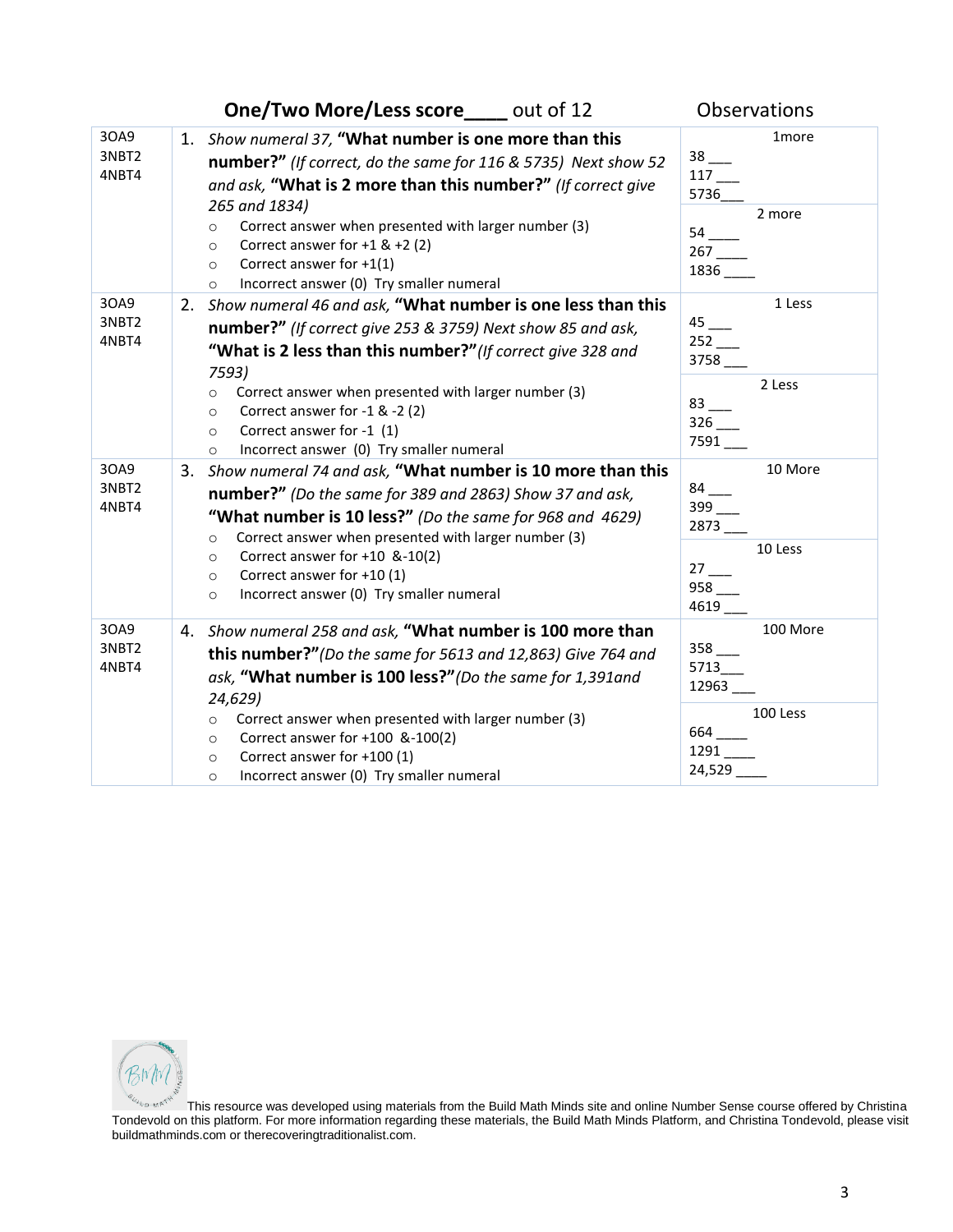| <b>Benchmark 5 &amp; 10 score</b> | out of 11 | <b>Observations</b> |
|-----------------------------------|-----------|---------------------|
|-----------------------------------|-----------|---------------------|

| 4NBT2          |    | 1. Give a number line that has 0 & 100 on each end. "Show me                                      |                       |
|----------------|----|---------------------------------------------------------------------------------------------------|-----------------------|
|                |    | where 45 woud go on this number line. Explain your                                                |                       |
|                |    | thinking."                                                                                        |                       |
|                |    | Uses halfway benchmark of 50 to determine where 45 goes (2)<br>$\circ$                            |                       |
|                |    | Gets in the general area of where 45 should be (1)<br>$\circ$                                     |                       |
|                |    | Does not give correct response (0)<br>$\circ$                                                     |                       |
| 3NBT2<br>4NBT4 | 2. | "If I have 35, how much more do I need to get to 50?" If                                          |                       |
|                |    | cannot do this - have them show the amount with base 10 blocks                                    |                       |
|                |    | and then figure out how many are needed.<br>Just know you need to add 15 (3)                      |                       |
|                |    | $\circ$<br>Adds groups to get to 50 (5 to get 40, then 10 to 50) (2)<br>$\circ$                   |                       |
|                |    | Counts one-by-one (1)<br>$\circ$                                                                  |                       |
|                |    | Cannot do the task (0)<br>$\circ$                                                                 |                       |
| 3NBT2          | 3. | "If I have 76, how much do I need to take away to get to                                          |                       |
| 4NBT4          |    | <b>50?"</b> If cannot do this - give base 10 blocks to figure how many to                         |                       |
|                |    | take away.                                                                                        |                       |
|                |    | Just know you need to take away 26 (3)<br>$\circ$                                                 |                       |
|                |    | Subtracts groups to get to 50 (take away 6 to get to 70, then 20 to 50)<br>$\circ$                |                       |
|                |    | (2)<br>Counts one-by-one (1)<br>$\circ$                                                           |                       |
|                |    | Cannot do the task (0)<br>$\circ$                                                                 |                       |
| 4NBT3          |    | 4. Have an empty number line. Give the number, 435, then ask:                                     | $435 = 400$<br>500    |
|                |    | "What two 'hundreds' is this number between?" or point to                                         |                       |
|                |    | the end of the number line and say, "If I wanted to put a                                         |                       |
|                |    | hundred at this end of the number line, which hundred                                             | $83 = 80$<br>90       |
|                |    | would I put here? (If correct do the tens 83 would come                                           |                       |
|                |    | between, and thousands 5729 would come between)                                                   |                       |
|                |    | Gives both benchmark amounts for different types of benchmark<br>$\circ$                          | $5729 = 5000$<br>6000 |
|                |    | numbers (hundreds, tens, thousands) (3)                                                           |                       |
|                |    | gives both benchmark numbers for only one problem (hundreds, tens<br>$\circ$<br>or thousands) (2) |                       |
|                |    | Can give one benchmark number (400 or 500) (1)<br>$\circ$                                         |                       |
|                |    | Cannot do the task (0)<br>$\circ$                                                                 |                       |

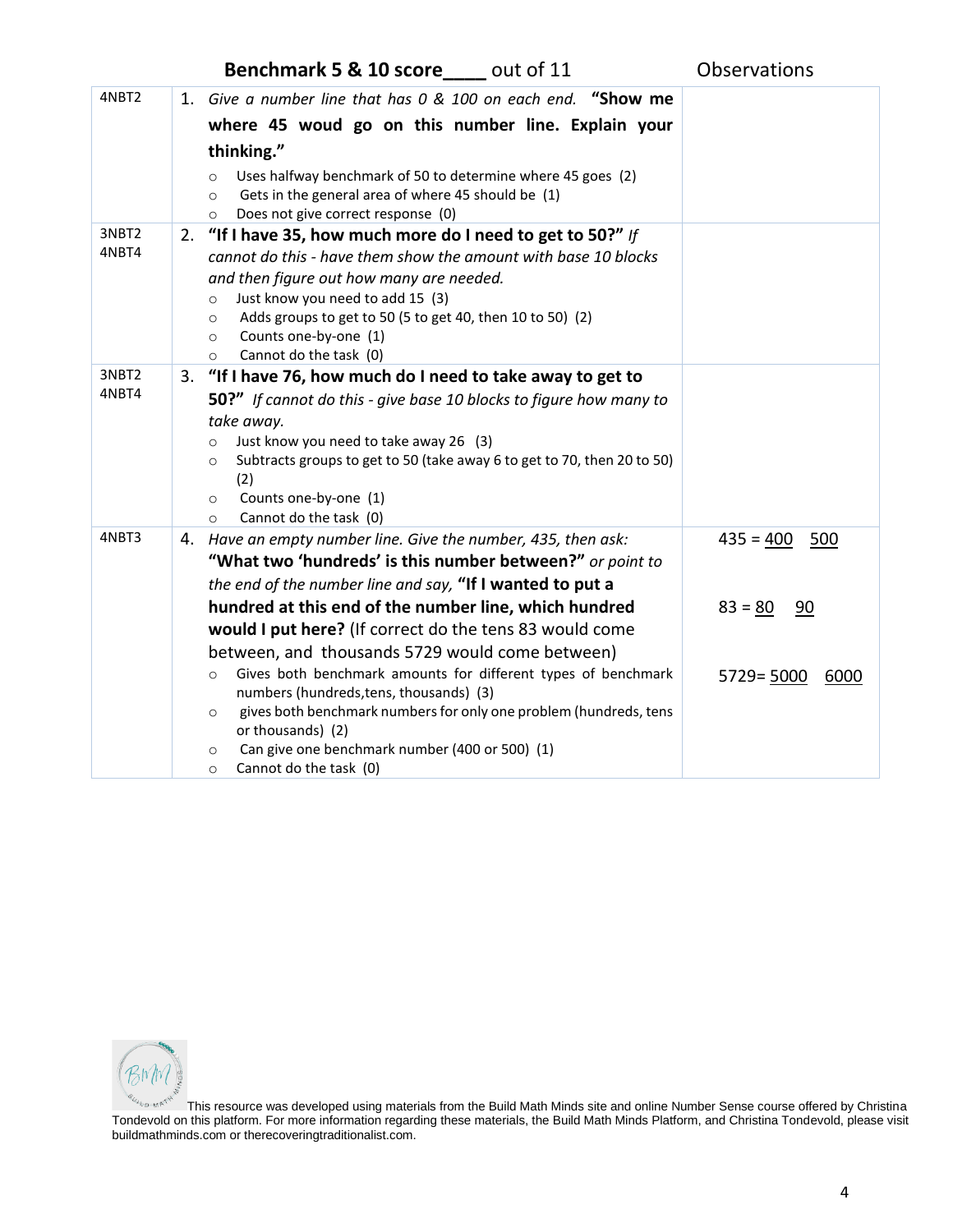## **Part/Part/Whole score\_\_\_\_** out of 7 Observations

| 3NBT2<br>4NBT4 | 1. Show the number 47. "What are some different ways or<br>combinations to make this number? Using any operation,<br>show me as many ways as you can think of."<br>Gives at least 3 ways to decompose 47. (3)<br>$\circ$<br>Gives 2 different ways to decompose/compose 47. (2)<br>$\circ$<br>Knows it can be 40 and 7, or only gives one way. (1)<br>$\circ$<br>Can't show a way to make 47. (0)<br>$\circ$ |    |
|----------------|--------------------------------------------------------------------------------------------------------------------------------------------------------------------------------------------------------------------------------------------------------------------------------------------------------------------------------------------------------------------------------------------------------------|----|
| 3NBT2          | 2. "I am going to show 36 with base 10 blocks." Count them out                                                                                                                                                                                                                                                                                                                                               |    |
| 4NBT4          | loud so the student can hear. "Now, close your eyes. I am                                                                                                                                                                                                                                                                                                                                                    |    |
|                | going to hide some of them." Hide 13. "We had 36, but                                                                                                                                                                                                                                                                                                                                                        |    |
|                | there are only these cubes left. How many did I hide?"                                                                                                                                                                                                                                                                                                                                                       |    |
|                | Can tell within 5 seconds you hid 13. (2)<br>$\circ$                                                                                                                                                                                                                                                                                                                                                         |    |
|                | Counts one-by-one to figure out how many you hid. (1)<br>$\circ$                                                                                                                                                                                                                                                                                                                                             |    |
|                | Cannot determine the amount hidden. (Try a smaller number and see<br>$\circ$                                                                                                                                                                                                                                                                                                                                 |    |
|                | if they can determine how many you hide.) (0)                                                                                                                                                                                                                                                                                                                                                                |    |
| 3NBT2          | 3. "This card has a total of 26 on it. The other two blue parts                                                                                                                                                                                                                                                                                                                                              | 10 |
| 4NBT4          | combine to make 26. How much is covered by the Post-it?                                                                                                                                                                                                                                                                                                                                                      |    |
|                | If correct, show 15 and repeat.                                                                                                                                                                                                                                                                                                                                                                              | 9  |
|                | Can tell within 5 seconds how much is hiding. (2)<br>$\circ$                                                                                                                                                                                                                                                                                                                                                 |    |
|                | Counts or needs paper & pencil to determine amount. (1)<br>$\circ$                                                                                                                                                                                                                                                                                                                                           |    |
|                | Does not give accurate answer. (Try a smaller amount & see if they<br>$\circ$<br>can determine how much is covered. (0)                                                                                                                                                                                                                                                                                      |    |

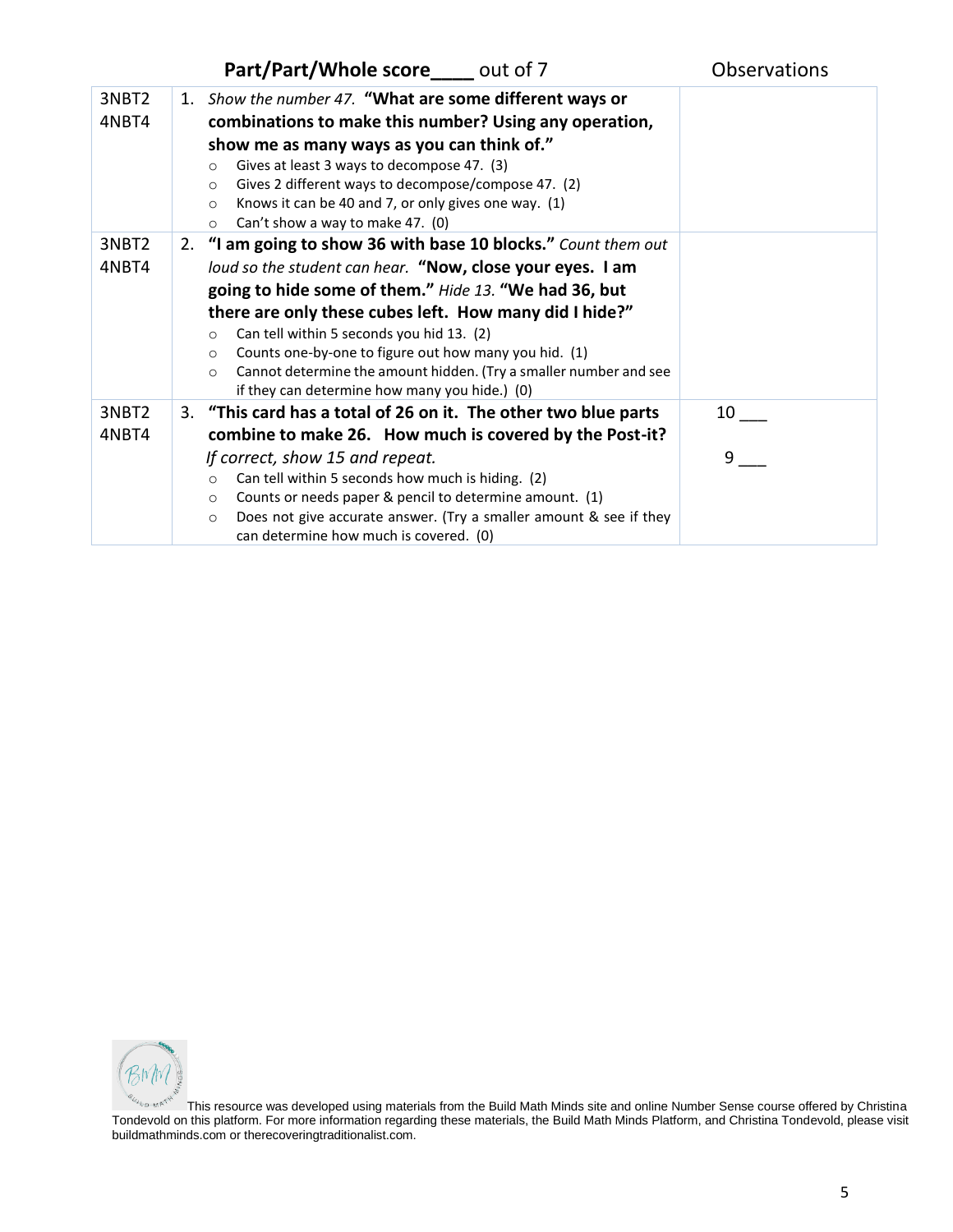3rd-5th Grade Number Sense Multi-Digit Assessment



SR2A SR2B 3





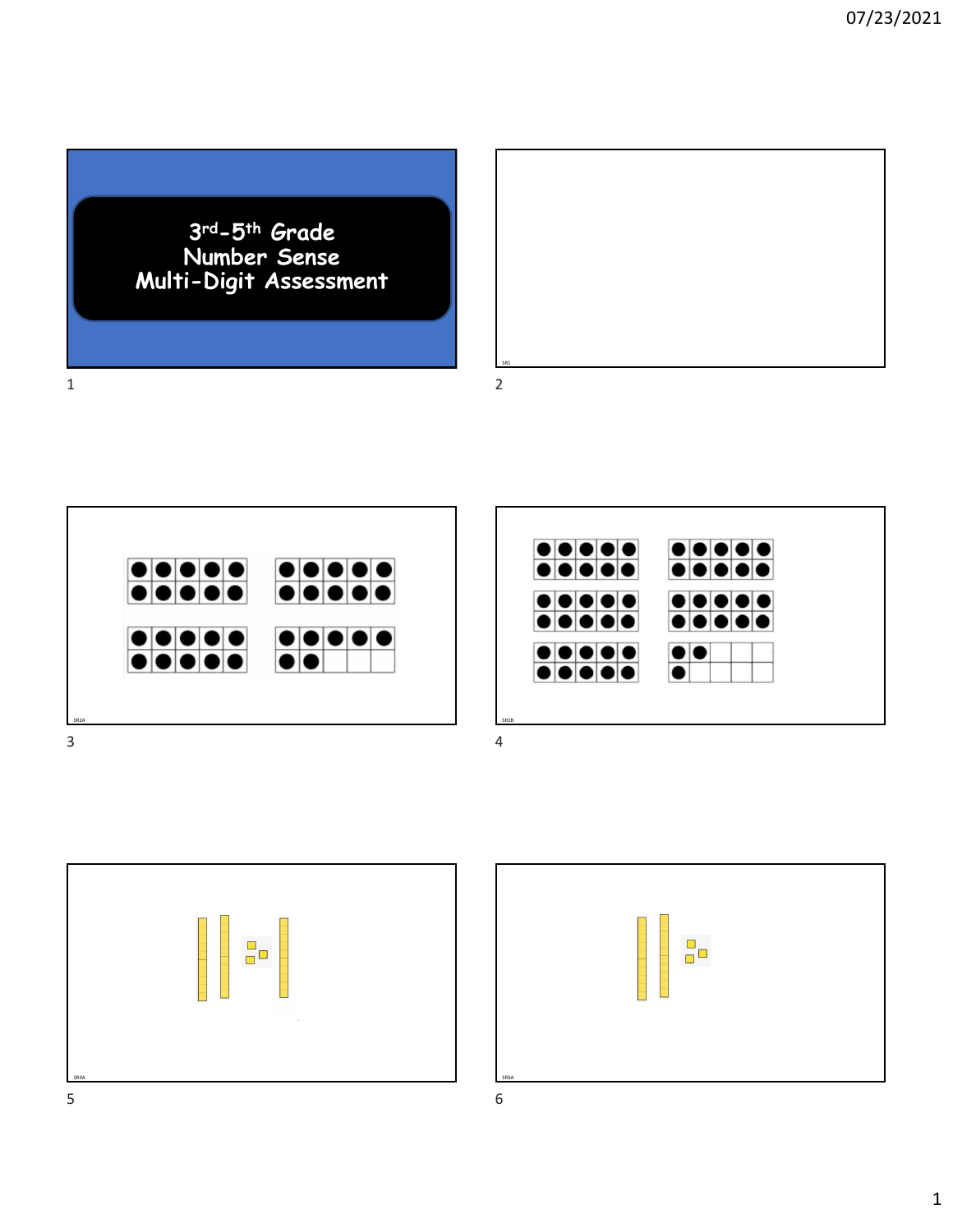









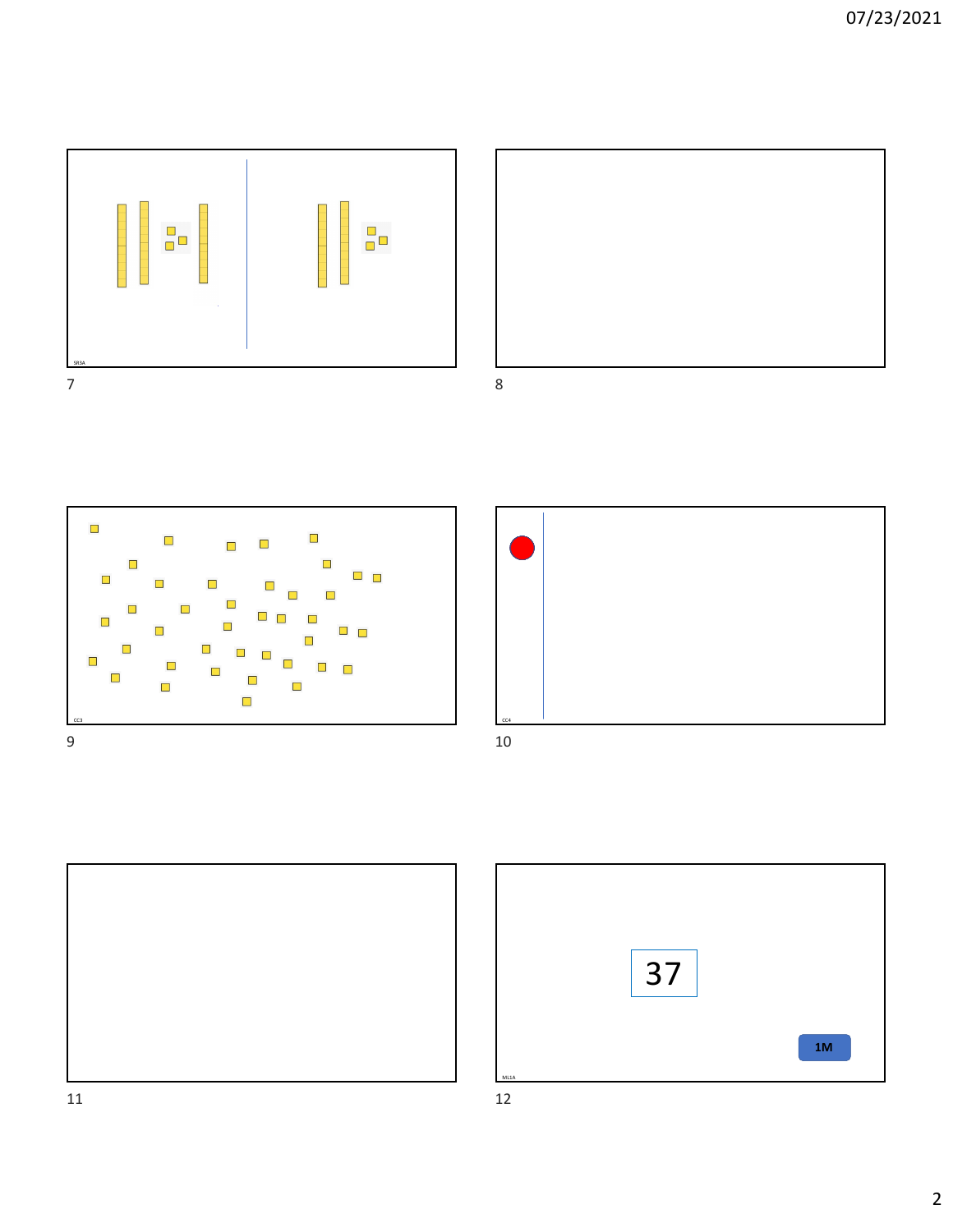









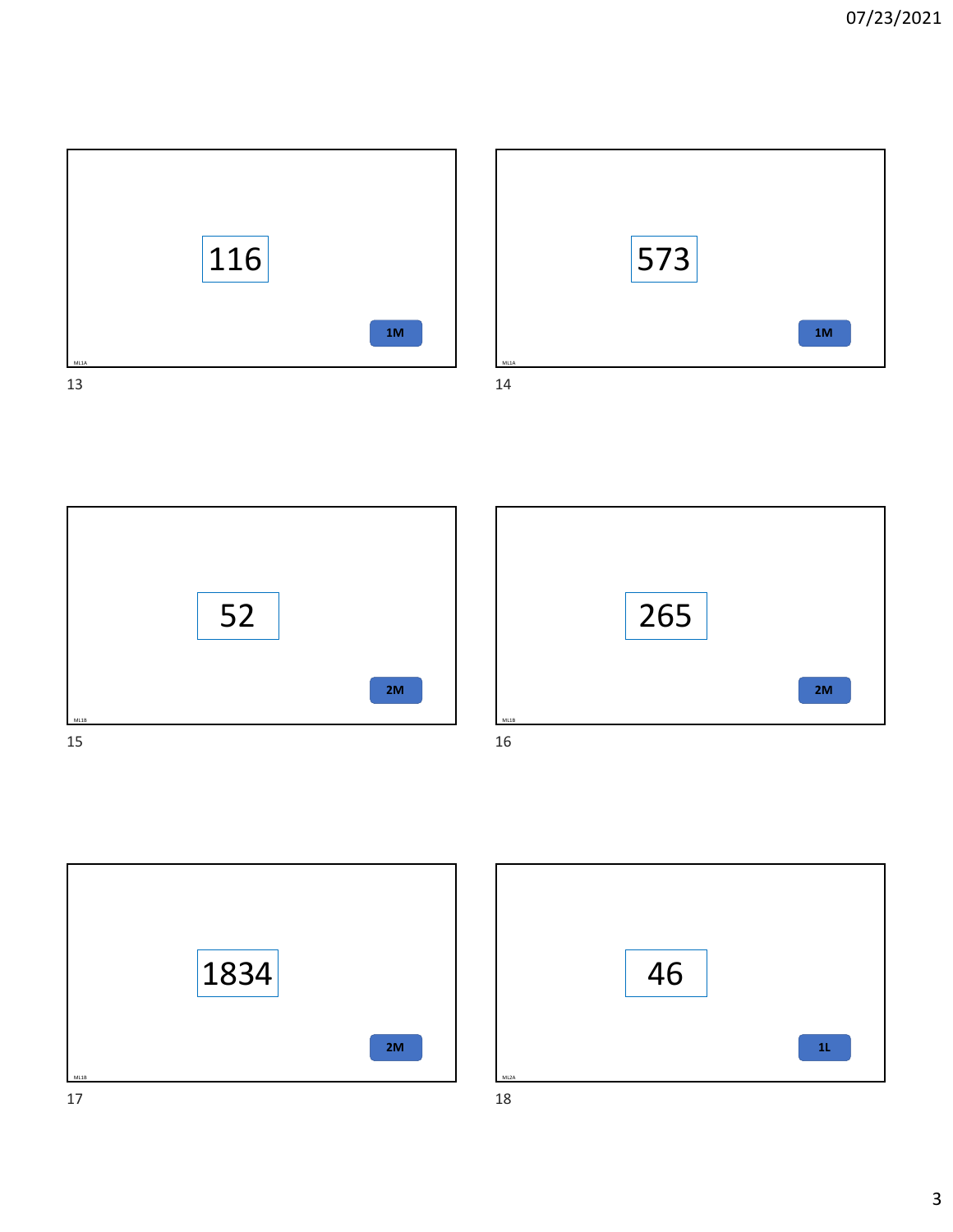









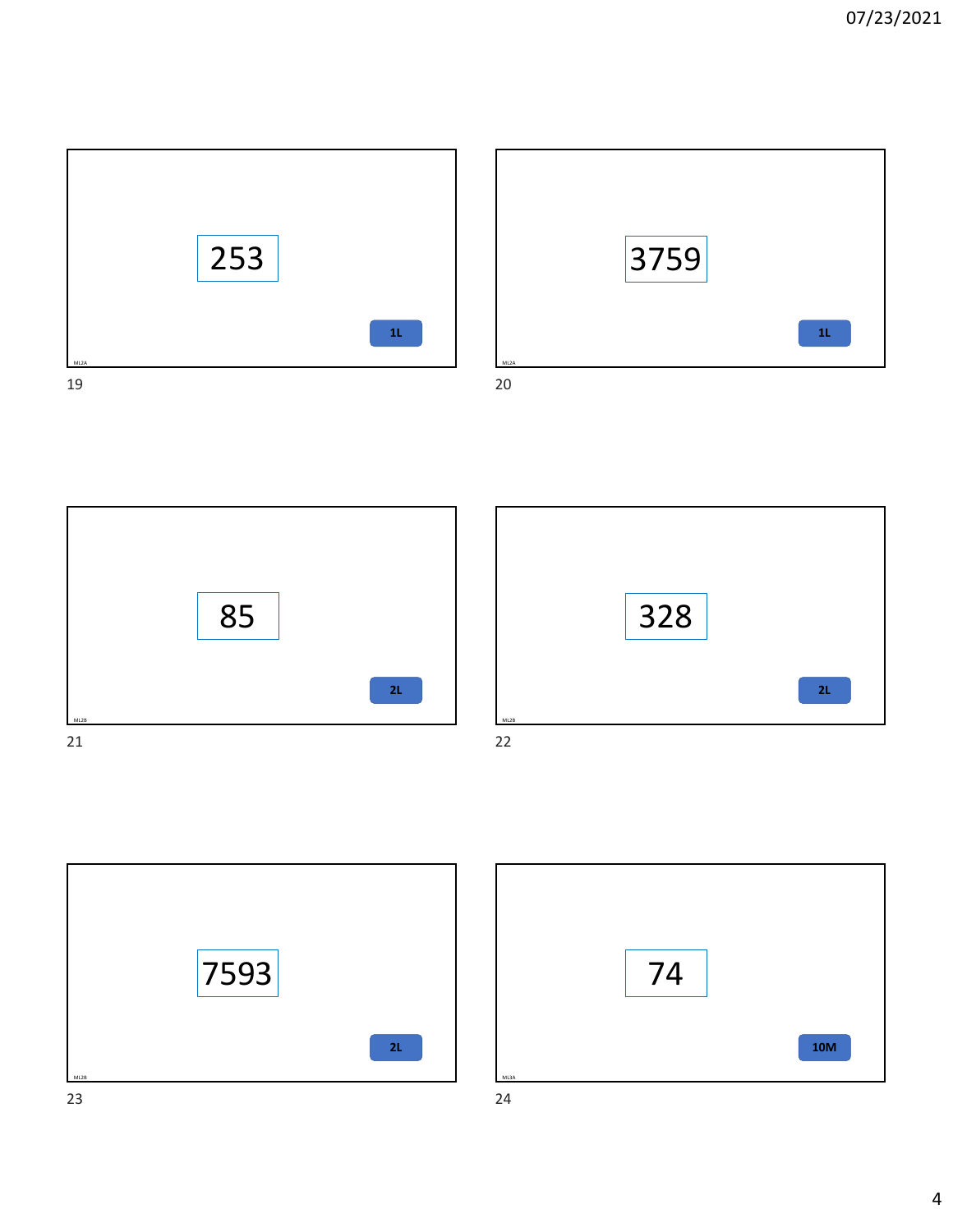









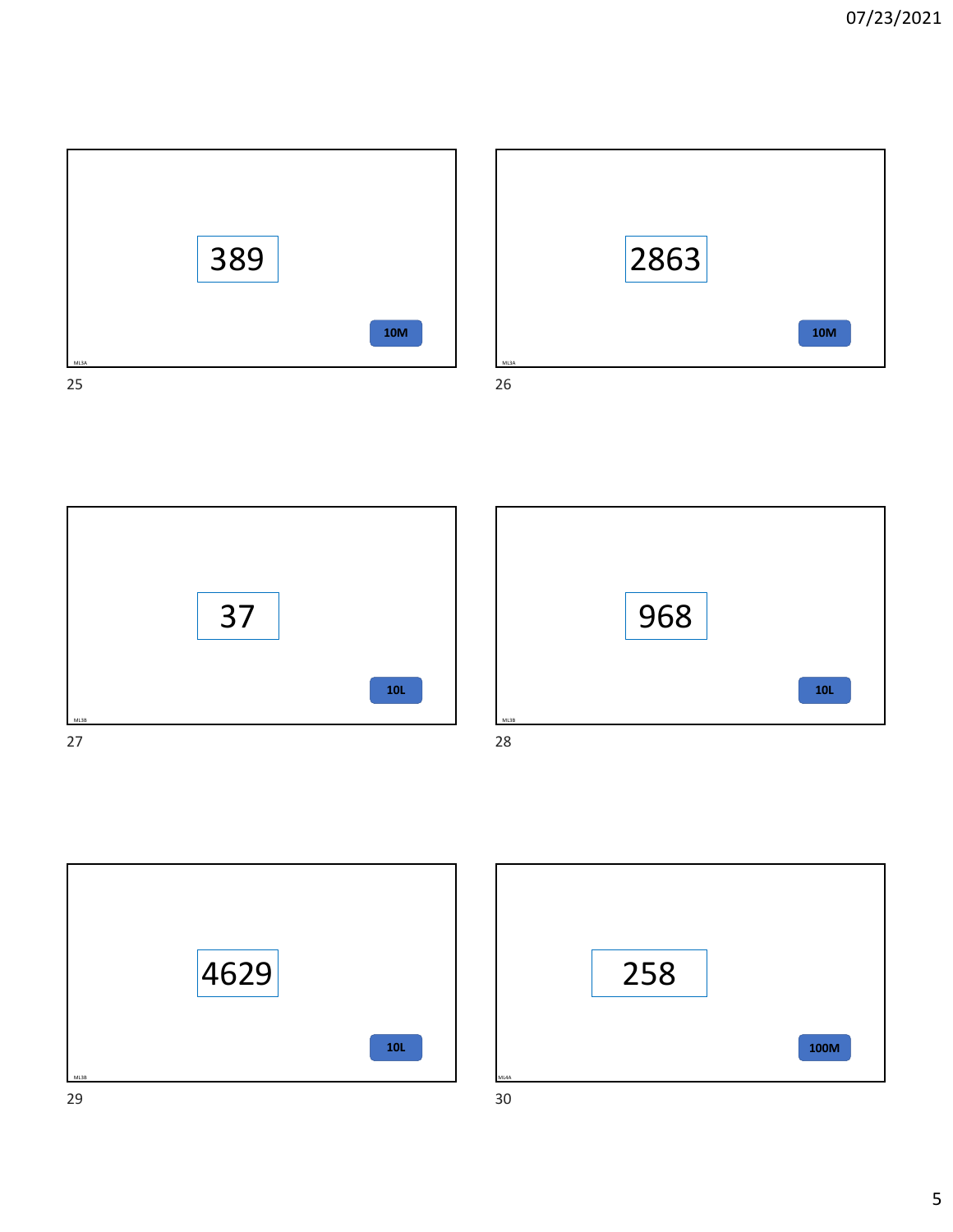









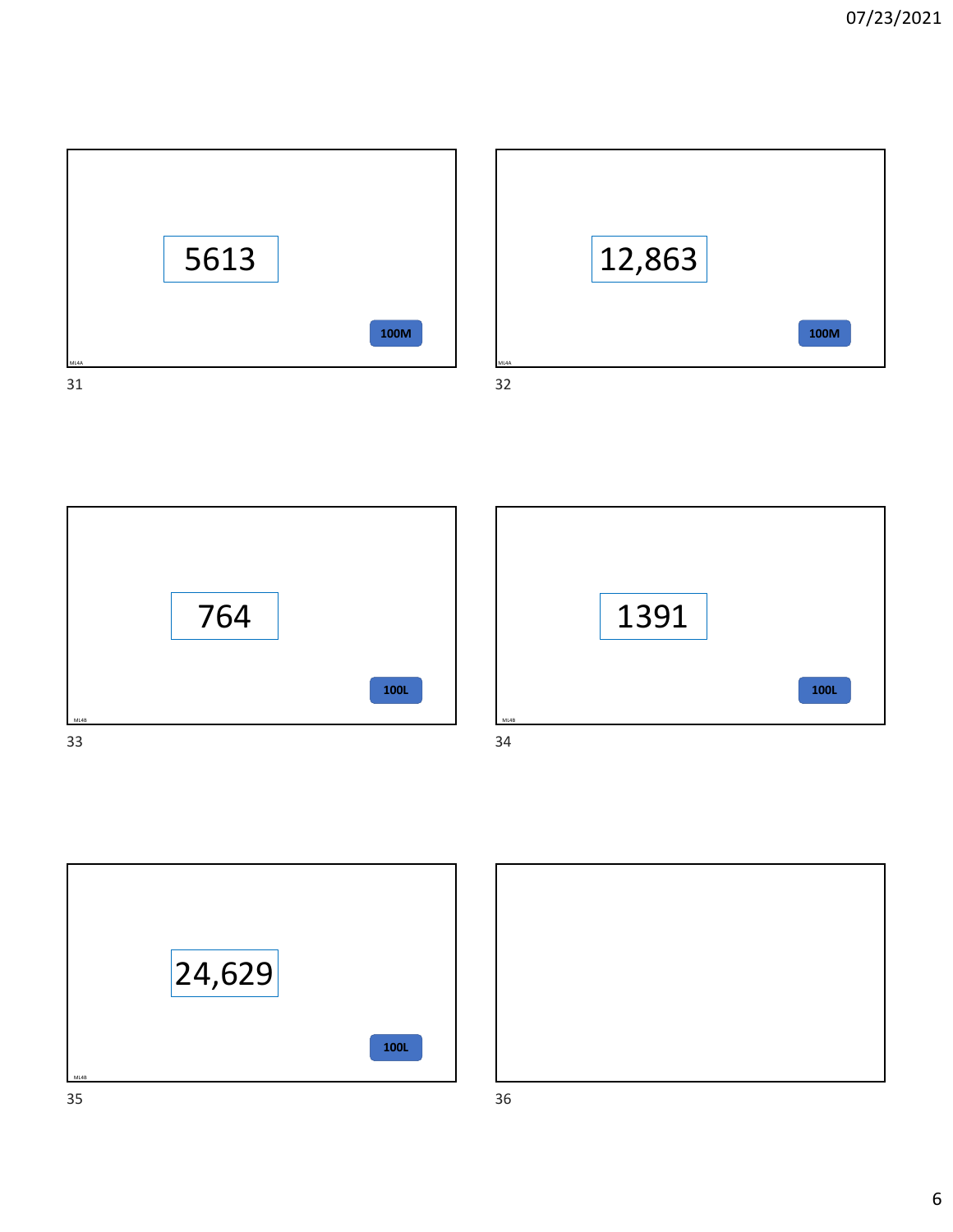